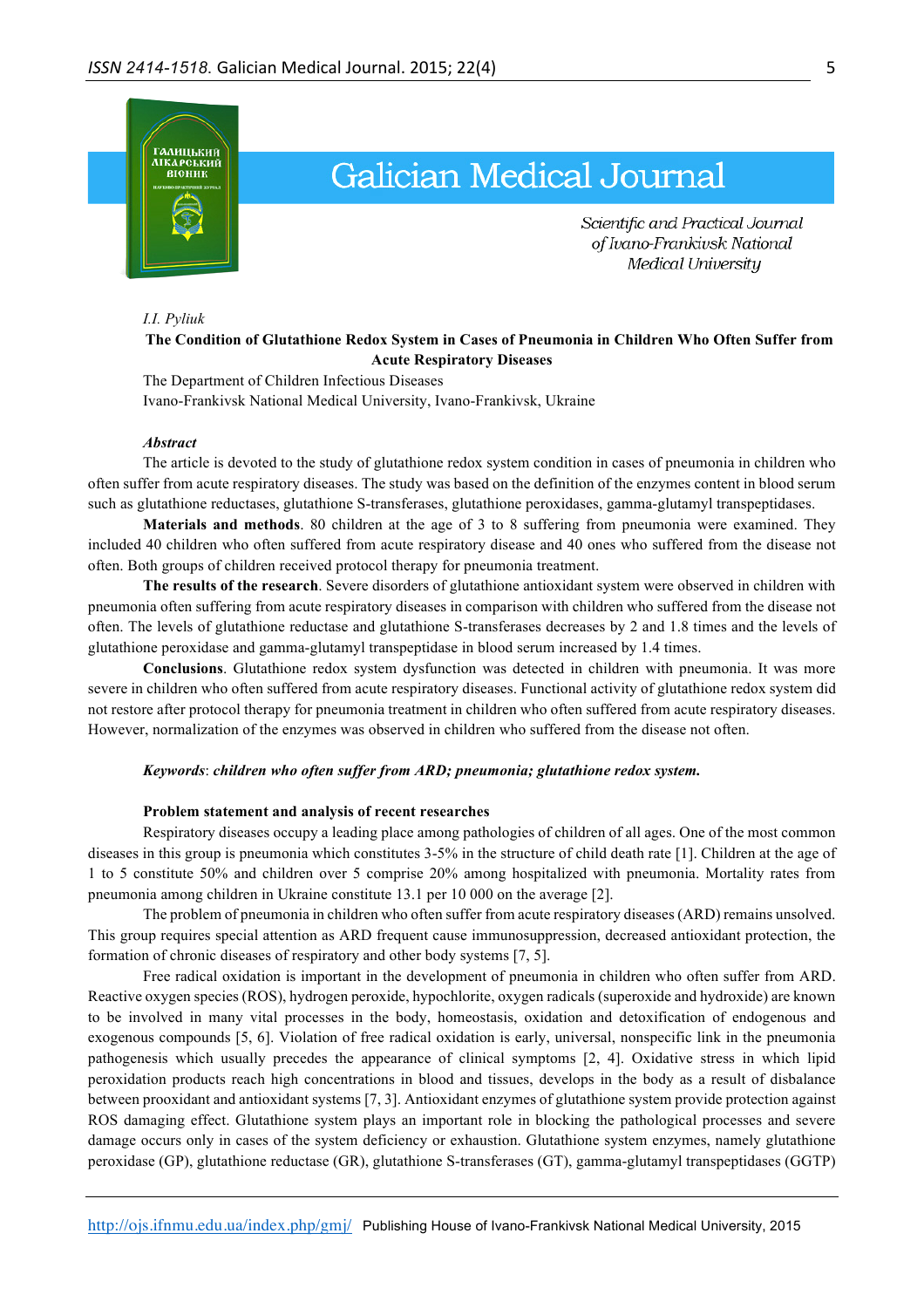provide regeneration of restored glutathione (RG) from the oxidized form of glutathione. Glutathione supports the functional activity of biological membranes, is involved in the transmission of nerve impulses, amino acids transportation, synthesis of DNA and protein, prostaglandin, modulation of conformational condition of protein molecules, enzyme activity regulation. Its decreased level may indicate the insufficiency of antioxidant system compensatory mechanisms, reduction of the reparative processes rate [3, 5].

**The objective of the research** was to study the condition of glutathione redox system in cases of pneumonia in children who often suffered from ARD.

### **Materials and methods of the research**

80 children at the age of 3 to 8 who suffered from pneumonia were examined. The main group consisted of 40 children who often suffered from ARD (the number of cases during the year was 6 and more), experimental group included 40 children who suffered from the disease no often. Both groups of children received protocol therapy for pneumonia treatment (the order of MOH Ukraine №18 dated 13.01.2005). The control group consisted of 20 healthy children of the same age. The content of glutathione antioxidant redox system enzymes in blood serum was determined in all examined patients. GR was determined by the method of S.N. Vlasova, GP and DT were defined according to the method of M.I. Prokhorova as well as GGTP in the laboratory of the Department of Biological and Medicinal Chemistry with Physcolloid and Bioinorganic Chemistry Course at Ivano-Frankivsk National Medical University. The research was conducted on the first-second and twelfth-fourteenth days of inpatient treatment for pneumonia.

## **Results of the research and their discussion**

Analysis of GR content in blood serum established that its concentration before treatment was decreased in children of the main group in comparison with healthy children and constituted  $0.03 \pm 0.01$  and  $0.06 \pm 0.01$  versus 0.15  $\pm$  0.01 nM per minute (p<0.001). Moreover, GR level in children of the main group was 2 times lower than in children of the experimental group and comprised  $0.03 \pm 0.01$  nM per minute versus  $0.06 \pm 0.01$  nM per minute (p<0.05). After treatment GR level in the main group did not improve despite its significant increase, namely from  $0.03 \pm 0.01$  to  $0.06 \pm$ 0.01 versus 0.15  $\pm$  0.01 nM per minute (p<0.001). It increased to normal values in the experimental group, namely from  $0.06 \pm 0.01$  to  $0.13 \pm 0.01$  versus  $0.15 \pm 0.01$  nM per minute (p>0.1).

*Table 1*

| Indicators of glutathione | Control     | Main group $(n=40)$ |                                            | Experimental group    |                           |
|---------------------------|-------------|---------------------|--------------------------------------------|-----------------------|---------------------------|
| redox system              | group       |                     |                                            | $(n=40)$              |                           |
|                           | $(n=20)$    | before the          | after the                                  | before the            | after the treatment       |
|                           |             | treatment           | treatment                                  | treatment             |                           |
| Glutathione reductase nM  | $0.15 \pm$  | $0.03 \pm$          | $0.06 \pm$                                 | $0.06 \pm$            | $0.13 \pm$                |
| per minute protein        | 0.01        | $0.01$ *            | $0.01^{\ast,\degree,\Delta}$               | $0.01$ *,*            | $0.01^{\degree, \degree}$ |
| Glutathione peroxidase,   | $0.19 =$    | $0.55 \pm$          | $0.34 \pm$                                 | $0.40 \pm$            | $0.23 \pm$                |
| mcM/mg                    | 0.03        | $0.03*$             | $0.04$ <sup>*, °,<math>\Delta</math></sup> | $0.05$ <sup>*,*</sup> | $0.02^{\degree, \degree}$ |
| Glutathione S-            | $18.65 \pm$ | $5.20 \pm$          | $9.57 \pm$                                 | $9.22 \pm$            | $16.10 \pm$               |
| transferase, u/l          | 1.61        | $0.84*$             | $2.31^{\ast,\degree,\Delta}$               | $0.93^{*}$            | $2.2^{\degree, \degree}$  |
| gamma-glutamyl            | $18.90 \pm$ | $34.05 \pm$         | $27.61 \pm$                                | $25.75 \pm$           | $20.40 \pm$               |
| transpeptidase,           | 0.77        | $1.24$ <sup>*</sup> | $0.38^{*,\Delta}$                          | 0.88                  | $0.40^{\degree, \degree}$ |
| nM/l                      |             |                     |                                            |                       |                           |

Indicators of Glutathione Redox System in Serum in Children Who Suffered from Pneumonia ( $M \pm m$ )

*Notes*: differences are significant concerning the index:  $* -$  in children of the control group ( $p \le 0.05 - 0.001$ );  $\degree$ in children of the main and experimental groups ( $p<0.05-0.001$ );  $\Delta$  – in children of the main group before and after the treatment ( $p<0.05-0.001$ );  $\Delta$  – in children of the experimental group before and after the treatment ( $p<0.05-0.001$ ).

At the same time, the indices of GP level in the examined groups of children were significantly higher than those in the control group. Thus, GP level in children of the main group exceeded its content in healthy children and constituted  $0.55 \pm 0.03$  versus  $0.19 \pm 0.03$  mcM /mg, (p<0.001). It also exceeded its level in the experimental group,  $0.40 \pm 0.05$ versus  $0.19 \pm 0.03$  mcM /mg respectively, (p<0.001). GP content in children of the main group was higher by 1.4 times than in the experimental group ( $p<0.01$ ). After the treatment GP level remained high in the children of the main group